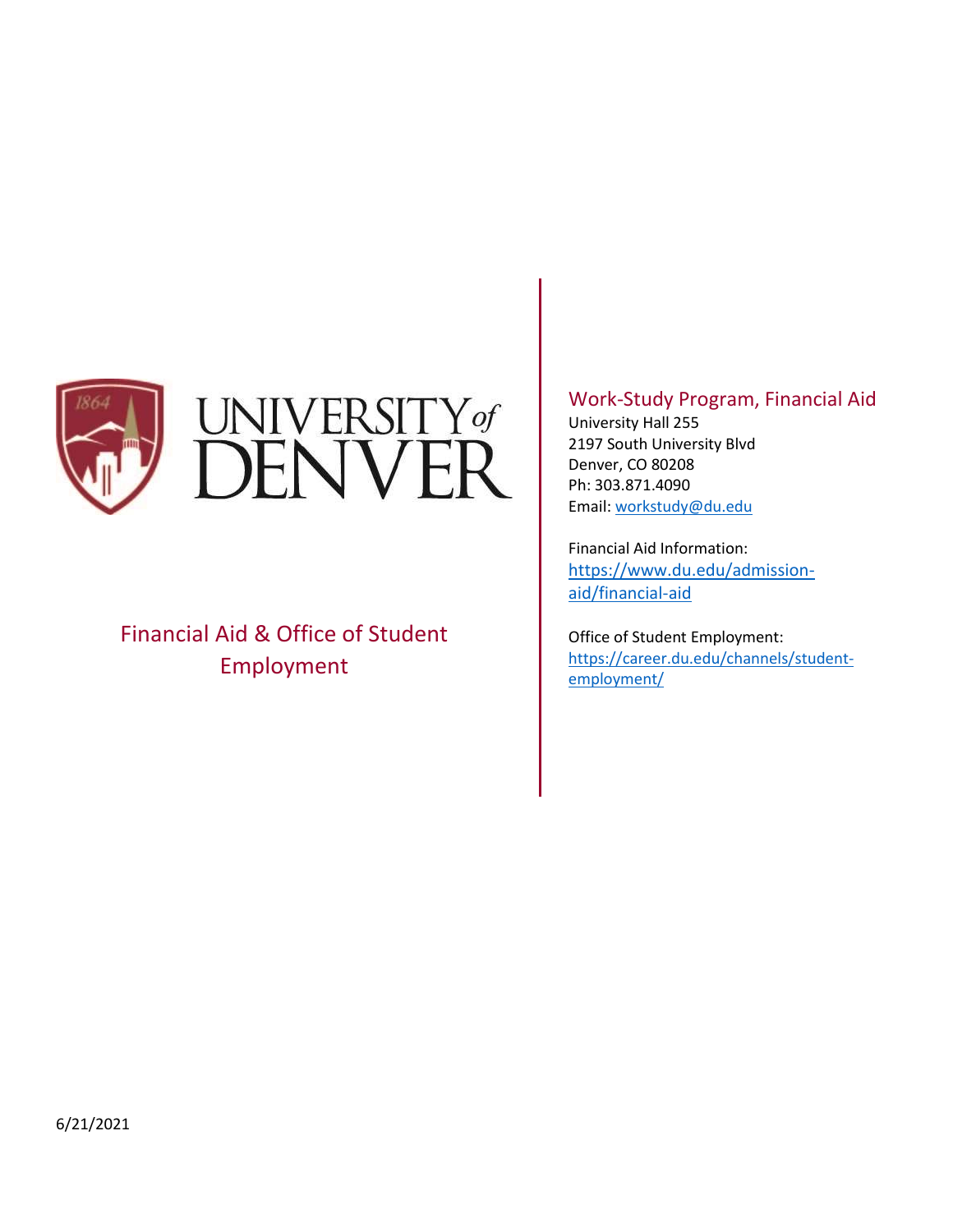# Work-Study Program Policies

All federal, state and University of Denver rules and regulations regarding employment and the Work Study program always apply. None of the policies and procedures contained in this handbook negates nor supersedes said rules and regulations. For additional guidelines for student employees, including recruiting, hiring and developing, please refer to the [Office of Student Employment.](https://career.du.edu/channels/campus-employers/)

# **Work-Study Program Overview**

The University of Denver Work-Study Program provides job opportunities for students with financial need, allowing them to earn money to help pay educational expenses. The work-study program encourages positions in community service and work related to each student's course of study. Work-study jobs are available both on and off campus. If the student works off-campus, then the employer must be an approved private, nonprofit organization or public agency. The work performed must be in the public interest.

Although many students qualify, a work-study award is not offered to all eligible students due to limited funding. We make a conscious attempt to support employment needs of all University of Denver students to the greatest extent possible. Examples of work-study awards may include, but are not limited to, work-study, Ellison Work Award, and DU Student Employment.

### *Program Objectives:*

- To assist students in meeting educational costs.
- To the maximum extent possible, provide job opportunities that compliment and reinforce the student's educational program or career goals.
- To regulate employment conditions that are appropriate and reasonable according to the type of work performed.
- To make student aware of community service work-study job opportunities and encourage them to get involved with local non-profits and government agencies.
- To provide a human resource to the University of Denver.

## **Community Service Work-Study Program**

As a requirement of the Federal Work-Study Program, the University of Denver must advise students of community service opportunities and employ students in community service positions.

For the Community Service Work-Study Program, community service is defined as services designed to improve the quality of life for community residents, particularly low-income individuals, or to solve particular problems related to their needs. These services include:

- Such fields as health care, child care, literacy training, education (including tutorial services), welfare, social services, transportation, housing and neighborhood improvement, public safety, crime prevention and control, recreation, rural development, and community improvement.
- Work in service opportunities or youth corps as defined in Section 101 of the National Community Service Act of 1990, and service in the agencies, institutions, and activities designated in Section 124 (a) of that act.
- Support services for students with disabilities (including students with disabilities who are enrolled at the school).
- Activities in which a student serves as a mentor for such purposes as tutoring, supporting educational and recreational activities, and counseling (including career counseling).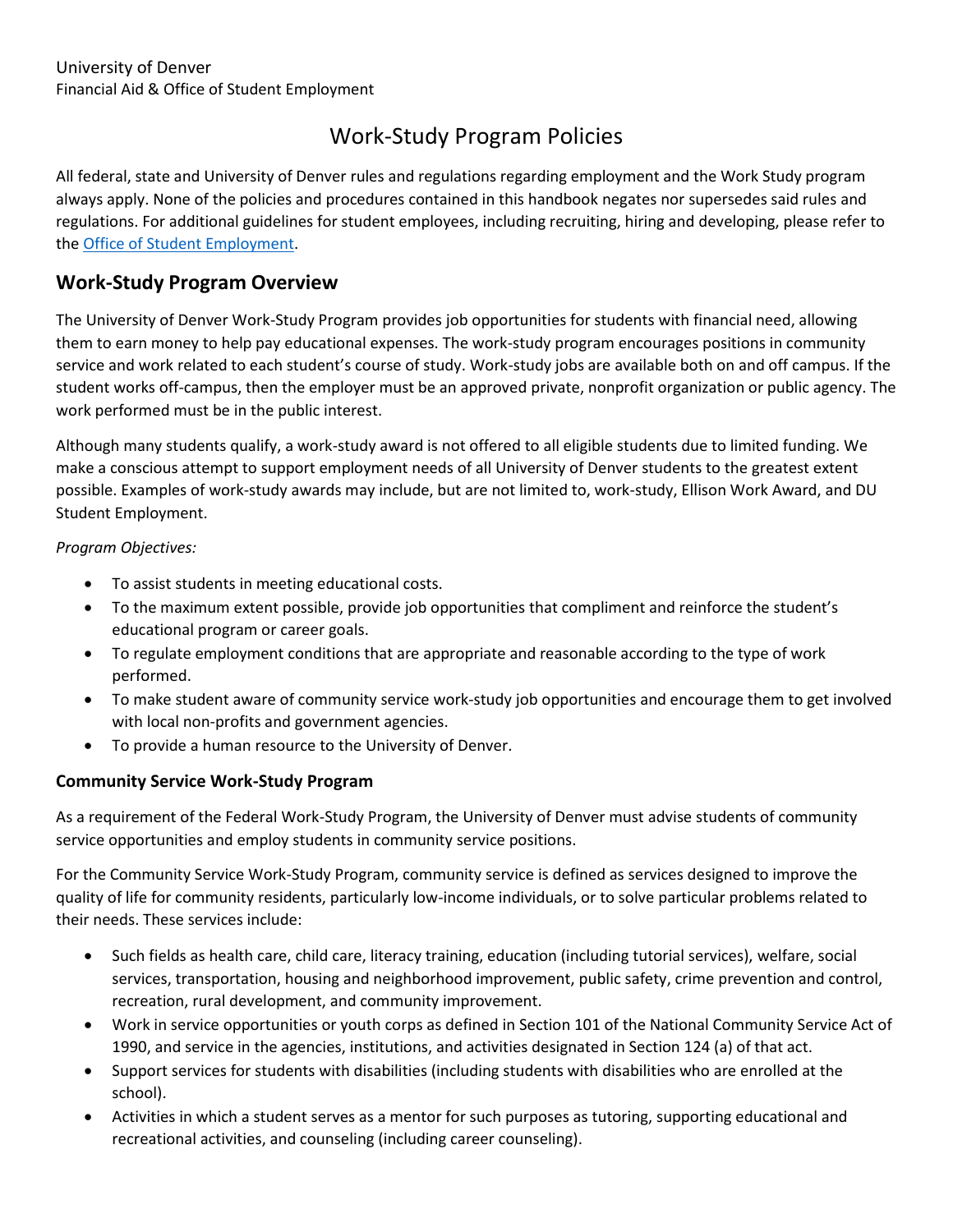### University of Denver Financial Aid & Office of Student Employment

# **Agency Eligibility**

There is no restriction as to whether these jobs are located on or off campus. On-campus jobs can meet the definition of community services, provided that the services are open and accessible to the community. The service provided by the student employee must be in the public interest, meaning it primarily benefits the community as opposed to the agency or school. Work is NOT in the public interest if:

- It primarily benefits the members of an organization with members of an organization with membership limits such as a credit union, a fraternal or religious order, or a cooperative.
- Involves any partisan or nonpartisan political activity or is associated with a faction in an election for public or party office.
- It is for an elected official unless the official is responsible for the regular administration of federal, state, or local government.
- It is work as a political aide for any elected official.
- It considers a student's political support of party affiliation in hiring.
- It involves lobbying on the federal, state, or local level.

Tax-exempt status as described in the Internal Revenue Code is not an automatic qualification for the Community Service Work-Study Program. The Work-Study program coordinator will review all community service job descriptions and classify them accordingly.

# **Community Service Work-Study Contracts**

Once a job description has been reviewed and classified as an appropriate position for the Community Service Work-Study Program, the University of Denver must enter into a written agreement (herein the "contract") with the agency. Work-Study staff are authorized to initiate the contract with an agency on behalf of the University of Denver.

Neither supervisor nor student is permitted to contract with an agency. Contracts must be renewed every academic year. The agency is required to submit a copy of the State or IRS form and the agency's Bylaws, Constitution, or Charter for verification.

Work-study staff will ensure that the agency is a reliable agency with professional direction and staff and that the work performed is consistent with the purpose of the Community Service Work-Study Program. In contracting with potential community service agencies, priority will be given to jobs that meet the human, educational, environmental, and public safety needs of low-income individuals. For-profit agencies do not qualify as community service agencies.

The agency will maintain time and attendance records and retain such records for a period of five years. The University of Denver assumes payroll responsibilities and bills the agency for the agreed upon percentage as set forth in the contract on a quarterly basis, if applicable.

The Work-Study office is responsible for making sure that payment for work performed is properly documented and that each student's work is properly supervised. Staff members of the agency must become acquainted with the University of Denver's Office of Financial Aid and Office of Student Employment to better understand the educational objectives of the Community Service Work-Study Program.

Community Service Student Employee Supervisors are responsible for following all policies and procedures in this handbook. In general, supervisors are expected to:

- Develop a job description for each position available at the agency.
- Post job openings with PCO, our internship & job database.
- Recruit eligible students who are interested in the positions.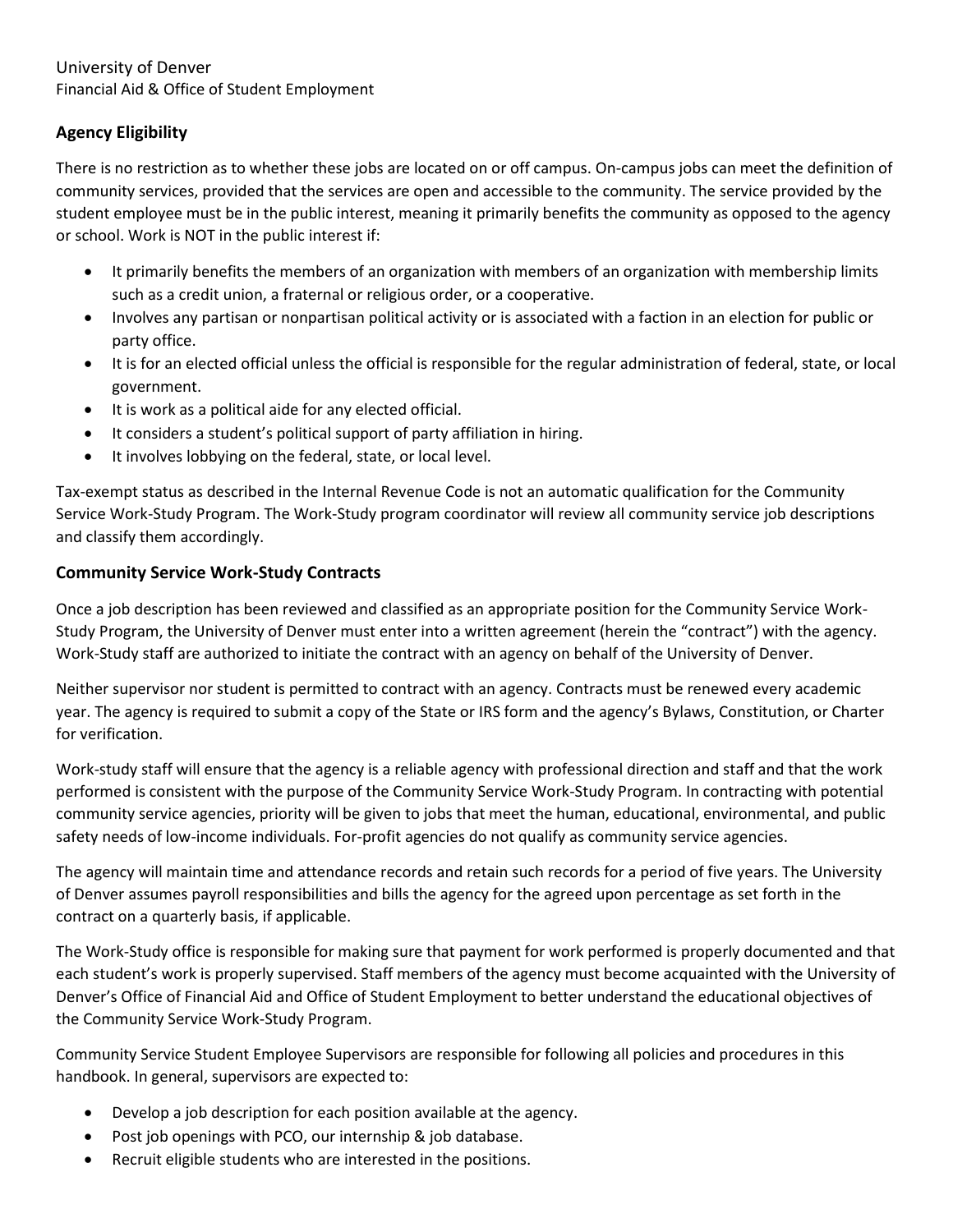#### University of Denver Financial Aid & Office of Student Employment

- Conduct interviews.
- Communicate intention to hire a student directly to the Student Employment staff, noting that a student may not begin work until the Student Employment staff has sent official notice to the agency.
- Review and approve time for students in conjunction with the Work-Study staff and the PioneerTime system, noting that the work-study program does not allow students to work over 12 hours in one day nor more than 40 hours in a calendar week (Monday – Sunday).
- Provide supervision and regular communication to work-study student employees.
- Ensure work-study students complete all hours of work at the agency's office under appropriate supervision it is prohibited for a work-study student employee to complete any assignments outside of the office or place of regular course of business.

## **On-Campus Community Service**

On-campus community service is defined as an academic or administrative unit at the University of Denver that provides services to the surrounding community (i.e., community not limited to the University). If the school provides services through off-campus sites, these sites are considered "on-campus" community services so long as the services are open to the community at-large. A service is considered open to the community if the service is publicized to the community and members of the community use the service. Collaborative projects affiliated with the University of Denver are eligible for on-campus community service classification. These may include, but are not limited to:

- Center for Community Engagement and Service Learning (CCESL) The Bridge Project
- CCESL Public Achievement
- CCESL Denver Commission to End Homelessness
- CCESL Transportation Solutions
- College of Education (COED) Rick's Center
- COED Bridge Project
- COED Fisher Early Learning Center
- COED Highline Academy
- Graduate School of Professional Psychology (GSPP) Professional Psychology Clinic
- Josef Korbel School of International Studies (JKSIS) Human Trafficking Clinic
- Special Community Programs (SPCP) Volunteers in Partnership

The Work-Study Program staff will determine the eligibility of University of Denver collaborative projects for the Community Service work-study Program in compliance with all applicable federal work-study rules and regulations.

#### **Off-Campus Community Service**

Off-campus community service is defined by the Federal Work-Study Program as a private nonprofit organization or a federal, state, or local public agency. We will not partner with agencies that are located outside of the state of Colorado. The share of wages paid by an agency for work performed by a student working with an off-campus partner for 2021-22 is 30%. This 30% share that the agency is responsible for is to be paid by the agency on a quarterly basis.

## **Community Service Tutor**

A Community Service Tutor is defined by the Federal Work-Study Program as a student who performs one of the following:

- Employed as a reading tutor for preschool age children or elementary school children.
- Employed as a mathematics tutor for children in elementary school through ninth grade.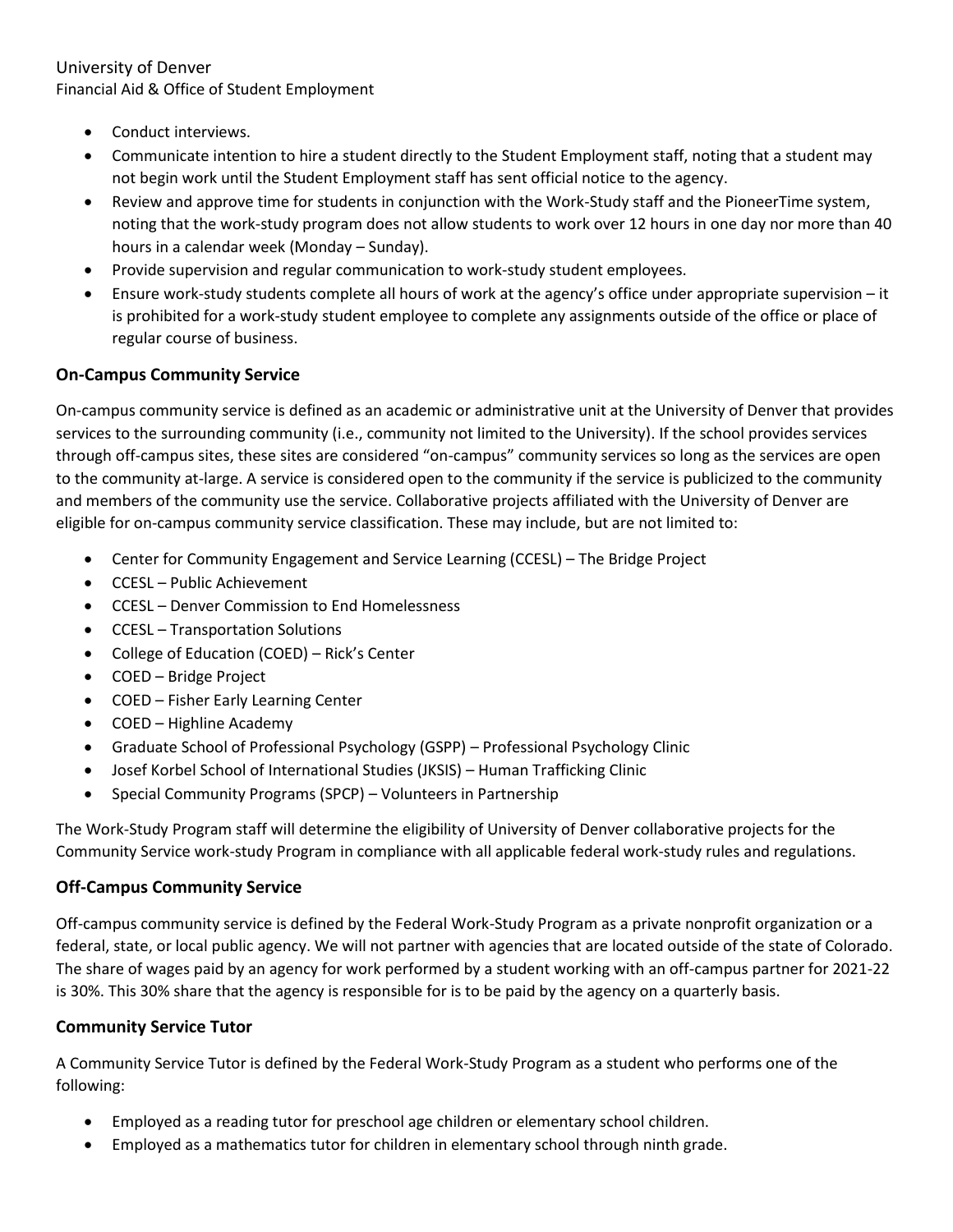### University of Denver

Financial Aid & Office of Student Employment

 Performs literacy activities in a family literacy project that provides services to families with preschool age children or elementary school children, which includes Even Start and Head Start.

#### **Community Service Job Description**

Community Service job descriptions are required for every position and will be reviewed by the Work-Study Program coordinator prior to hiring a student to work with an agency.

### **Community Service Paperwork**

The University's Shared Services office will provide all student employees with an I-9, Affirmation Statement, and W-4 to complete the hiring process.

Work-Study staff will provide instructions to students to utilize the PioneerTime Keeping system and email off campus community service supervisors bi-weekly for time approval. If approval of PioneerTime does not occur by the bi- weekly time deadline the work-study student's payment will be delayed. Therefore, it is crucial for all on and off- campus Community Service work-study Supervisors to review and approve time submitted by their student employees. Habitual failure to approve time by the prescribed deadline may result in non-renewal of Community Service partnership agreements between the agency and the University.

### **Work Duty Expectations**

In accordance with federal regulations, it is impermissible for a student utilizing work-study funding to be compensated for work performed while the student is expected to be in class. Further, a student shall not be allowed to be compensated for studying while at their work-study job. It is also not permissible for a student to be compensated for work performed outside their position's assigned work place or for work performed outside the scope of regular business hours (i.e., a student may not take work home). Exceptions may be granted for a student working at a sanctioned work event. A supervisor should contact Student Employment in advance for approval if a situation arises in which a work-study student is needed to work outside the regular place of business or normal hours of business. Failure to provide and ensure these work duty expectations may result in suspension of a Department's access to work-study funding.

# **Work-Study Award Policies**

To qualify for a work-study award a student must:

- Be a U.S. citizen, permanent resident, or be an otherwise eligible non-citizen (as determined by FAFSA).
- Complete and file a FAFSA (if a student's FAFSA is selected for Verification, additional documents must be submitted).
- Be enrolled in at least a half time class status (UG: 6 credit hours, GR: 4 credit hours) per term.
- Demonstrate financial need.

Priority awarding will be given to students who meet the priority application deadline. Work-study awards may be prorated for students that do not attend the University for the full academic year. Students may only have one workstudy position at a time. Work-study awards may not be utilized in combination with a GTA or GRA waiver within the same quarter or semester. If you applied for financial aid and work-study was not included in your financial aid offer, you may request to be added to the waitlist by sending an email to [workstudy@du.edu.](mailto:workstudy@du.edu)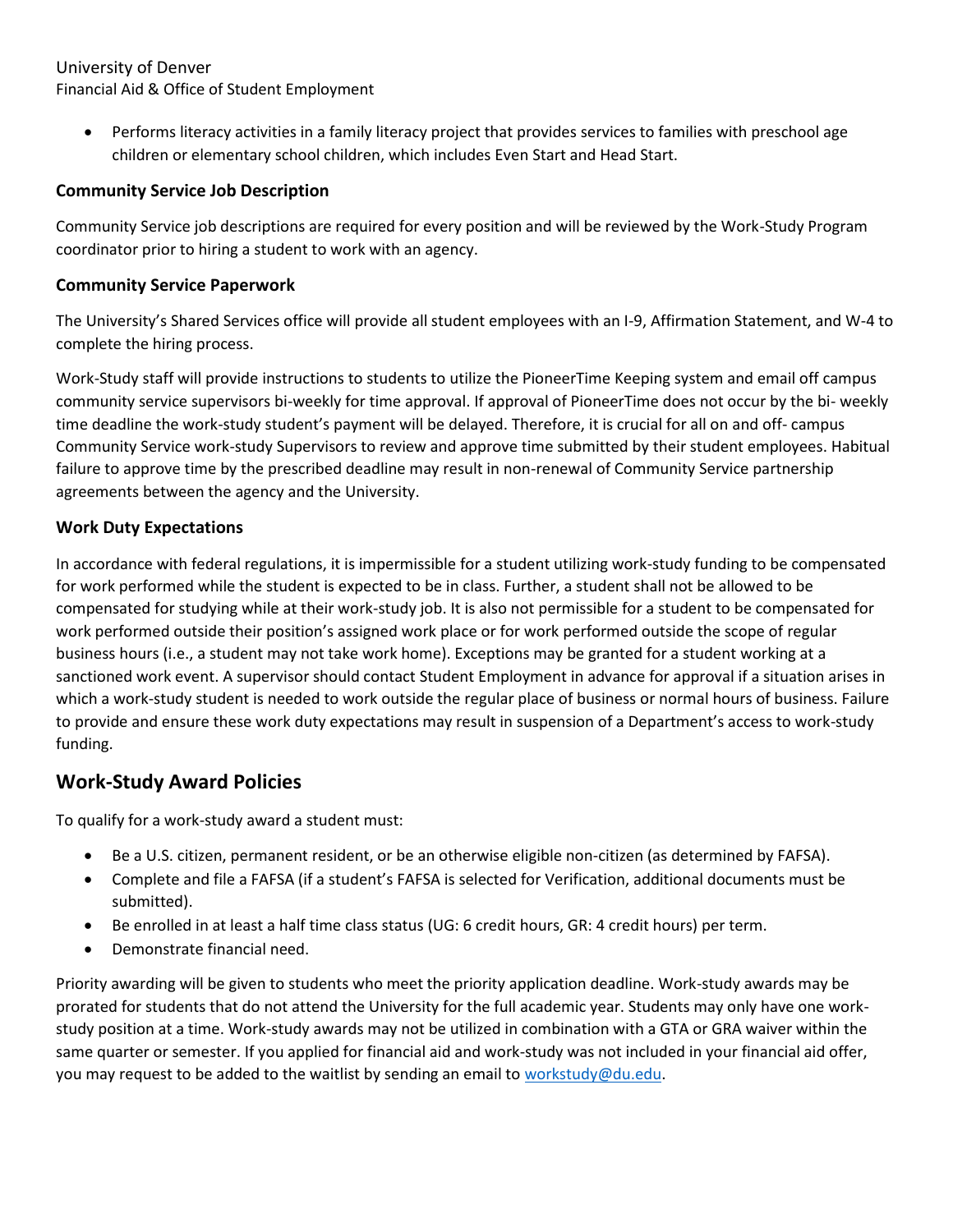### **Work-Study Awards**

The total work-study award depends on when the student applied, the level of need, and the funding level available at the time the student applied. Work-study awards are need-based and awarded on a first-come, first-served basis. The standard work-study awards for the 21-22 academic year are as follows:

- Incoming Undergraduate Students \$2,500/year
- Continuing Undergraduate Students \$3,000/year
- Graduate Students \$5,000/year

All work-study funding is awarded on a first-come, first-served basis, for students that met the University's priority deadlines. The 21-22 academic year priority deadline for new students was February 15, 2021. The 2021-22 academic year priority deadline for continuing students was March 15, 2021.

Work-study funding is a highly desirable form of financial aid. Unfortunately, the University is not allocated enough work-study funding to award all students that show financial eligibility. If a student is not awarded work-study in their 2021-22 financial aid package, they have the option to request the Work-Study coordinator to add them to the workstudy waitlist. However, we cannot guarantee the ability to award students from the waitlist.

Employment is an excellent educational financing option. Students can still work while pursuing their education even if they do not receive a work-study award. Students can review on-campus positions (that don't require work-study) and off-campus employment opportunities through Pioneer Careers.

#### **Award Earnings**

In compliance with the work-study program rules and regulations, only earned work-study wages are permitted to be paid to the student employee. While a student with a work-study award is eligible to earn up to the full amount of their award, a student is neither eligible nor entitled to receive any unearned amount of their work study award.

Therefore, it is the student's responsibility to monitor their work study earnings throughout the academic year to ensure they will have enough time to work at their selected position.

#### **Loan Changes**

If a student is awarded a work-study award through the waitlist process, it may be necessary for the student to adjust their loan(s) accordingly. Students should contact the Work-Study Office directly concerning all loan changes.

#### **Award Cancellation**

Work-study awards will be cancelled if:

- The student does not accept the work-study award in PioneerWeb by July 1, 2021.
- The student does not secure a work-study position by October 15, 2021. Students studying abroad in the Fall of 2021 will have until January 31, 2022 to secure a work-study position.

#### **Award Reduction**

If a student with a work-study award receives any additional financial aid (including but not limited to scholarships, grants, or loans) their work award will need to be reduced by any amount necessary to prevent the student from receiving aid more than the maximum grant in aid as determined by the federal government.